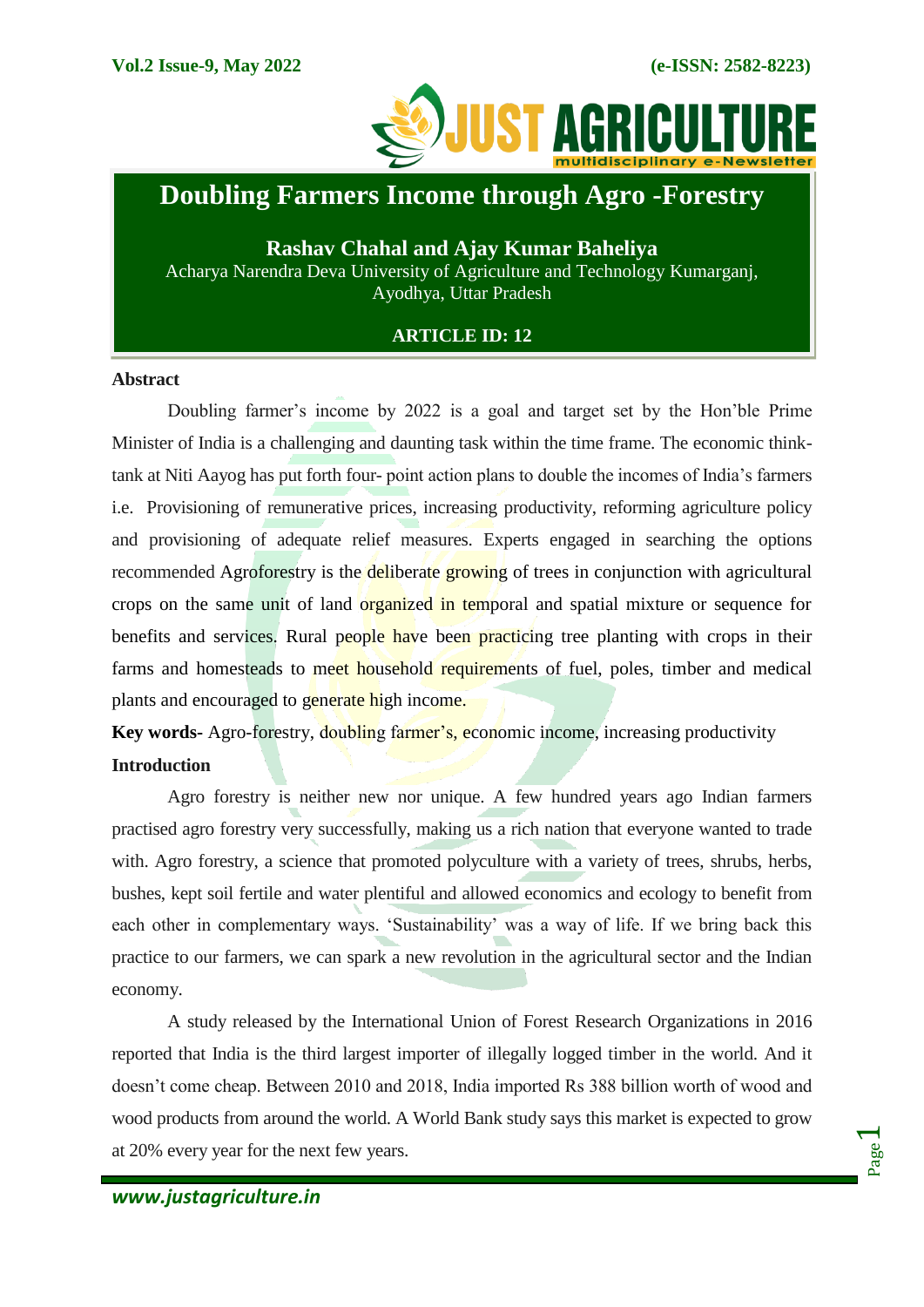

Deriving its name from Agriculture and Forestry, Agro forestry is a tree based farming system aimed at combating many environmental challenges like deforestation, soil erosion, natural calamities triggered by climate change, greenhouse effects and so on. It becomes significant for a marginalized farmer to its huge untapped potential of increase in production from crop and animal husbandry. Within the same timeframe, the products obtained from the agro forestry system give much more tangible and intangible benefits to the farmer when compared to the conventional agriculture. Apart from economic benefits like rural employment and value addition, agro forestry provides sustenance through water and soil conservation, nutrient recycling and carbon storage. The National Commission on Agriculture, 1976 has suggested for implementation of social forestry programme, which covered farm forestry, extension forestry, reforestation in degraded forests and recreation forestry. To promote agro forestry, various major policy initiatives such as 'National Agriculture Policy 2000', 'Planning Commission Task Force on Greening India 2001', 'National Bamboo Mission 2002', 'National Policy for Farmers 2007', 'Green India Mission 2010' and finally, a dedicated 'National Agro forestry Policy' was approved by Government of India in 2014. This policy has recommended for setting up of a Mission or Board to address development of agro forestry sector in an organized manner. The Sub-Mission on



**Figure 1: Agri-Silvi-Horti system of Agro forestry**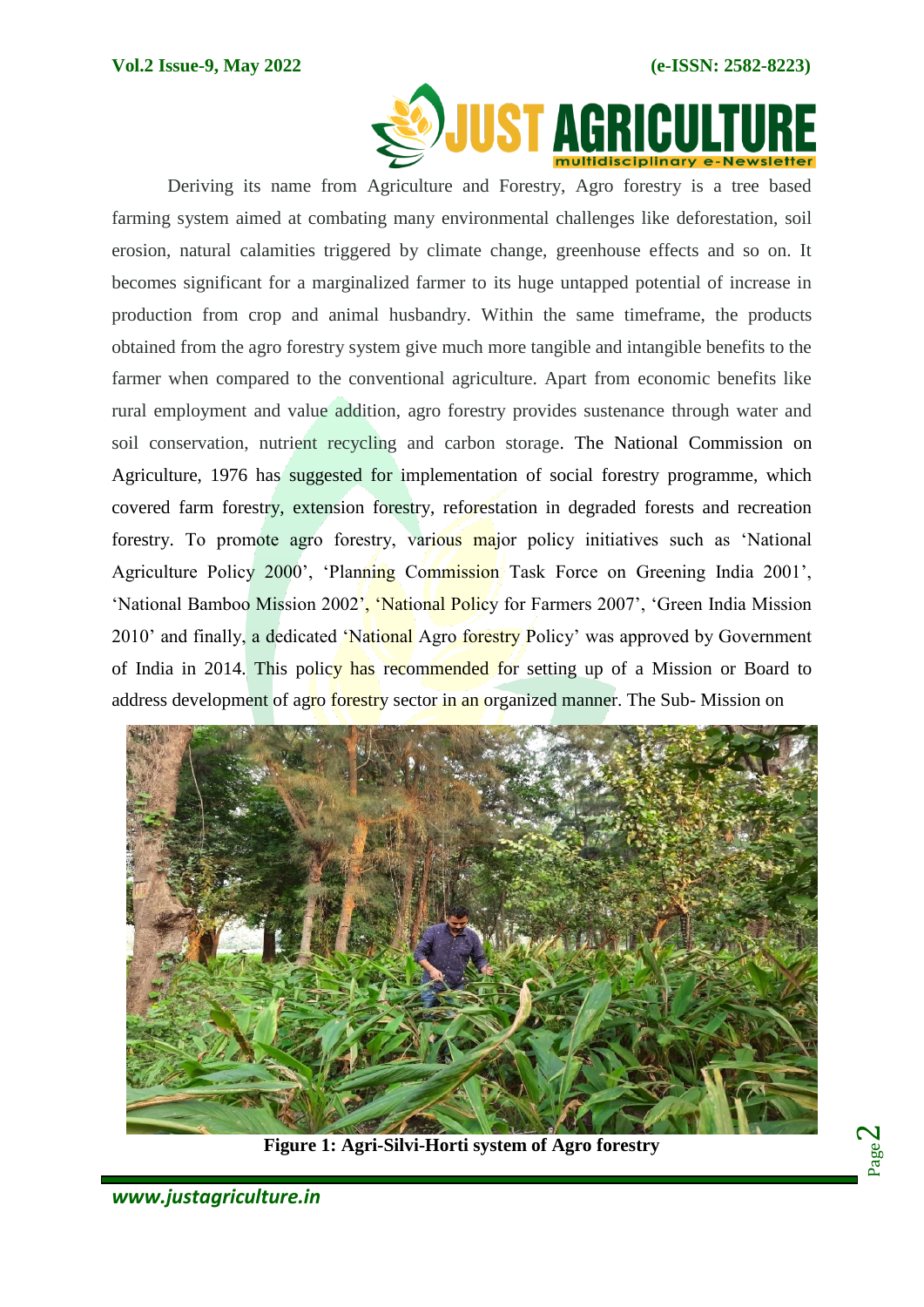

Agro forestry (SMAF) under 'National Mission on Sustainable Agriculture' (NMSA) is an initiative to this end.

### **Types of Agro forestry system**

There is no single agro forestry system. Many different systems are in use around the world today, and as the interaction of trees and food crops is better understood, more will be developed. Some of the basic kinds of systems include the following

- Agri-silvicultural systems, which manage land for the production of agricultural crops and forest products
- Silvo-pastoral systems, which produce both wood products and livestock
- Agri-silvo-pastoral systems, a mixture of the two systems above, which produces tree products, crops, and livestock
- mixed garden systems, which integrate trees, crops, and animals on small plots with the goal of supplying nutrients, materials, and marketable products for a family
- Multi-use and production systems, which provide services such as erosion control and watershed recharge while producing forest products and/or crops and livestock.

## **Beneficial effect of Agro forestry**

Higher yields of crops have been observed in forest-influenced soils than in ordinary soils. In the Tarai area of Uttar Pradesh, Taungya cultivators harvested higher yields of crops such as maize, wheat, pulses etc. without fertilizer. Approximately, 20% higher yields of grains and wood have been reported in agro forestry areas of Haryana and western Uttar Pradesh than from pure agriculture (Dwivedi and Sharma, 1989). Experiments conducted at IGFRI, Jhansi indicate that the total yield of fodder is more when fodder grasses are grown with fodder trees than pure fodder grass cultivation. *Leucaena leucocephala* intercropped with agricultural crops and fodder grasses increase the total yield of food grains, fodder and fuel (Pathak, 1989).

Nitrogen fixing trees grown in the agro forestry systems are capable of fixing about 50 -100 Kg N/ha/year (Tewari, 1995). Experience in Punjab, Haryana, Uttar Pradesh, Gujarat and some parts of the southern states indicate that a tree and agriculture crop production system is more productive. The total production and value of fuel, fodder and small timber in degraded lands are reported to be many times more than the coarse grains usually produced on them (Gupta and Mohan, 1982). Sanchez (1987) stated that, "appropriate agro forestry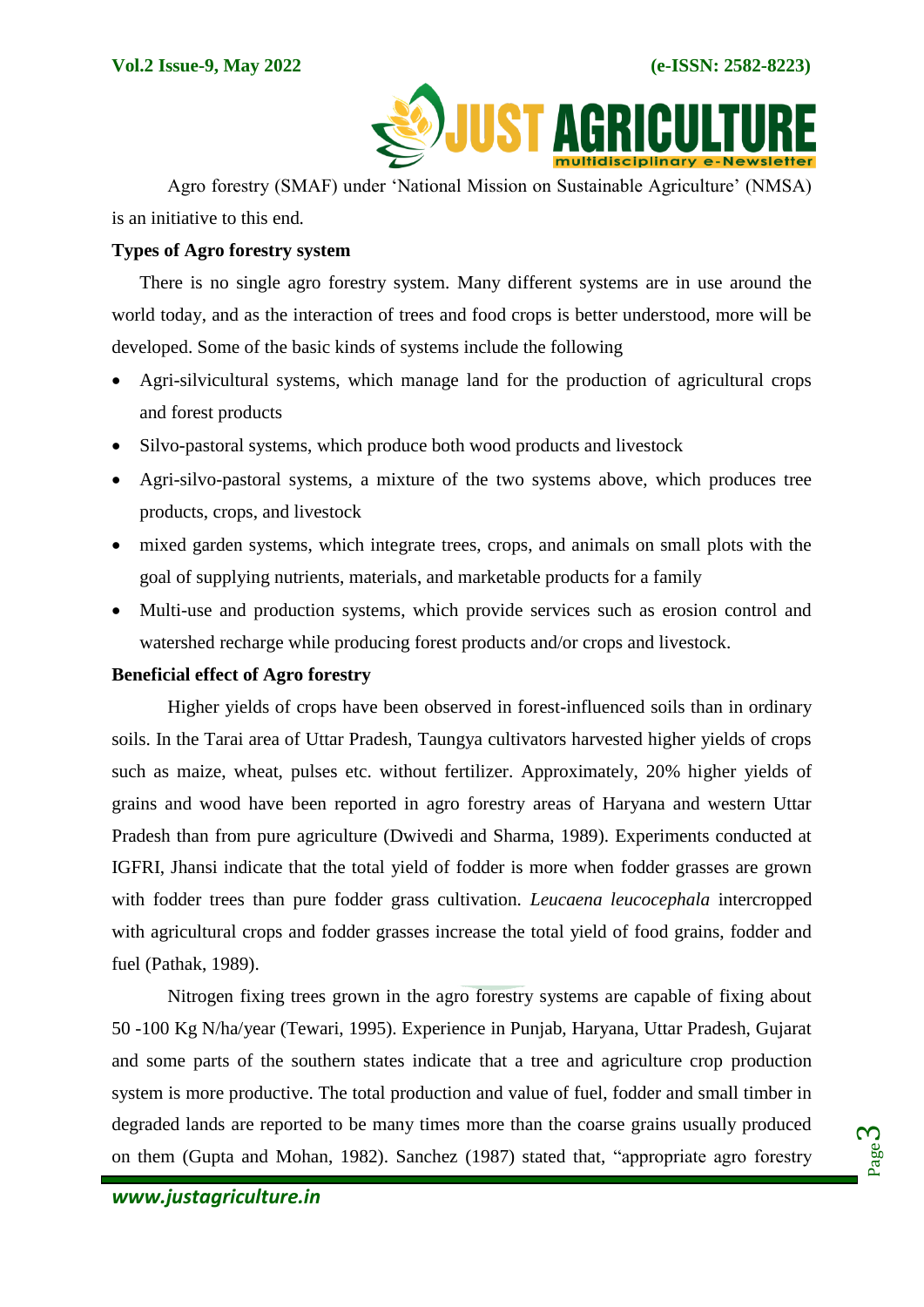Page 4



systems improve soils physical properties, maintain soil organic matter and promote nutrient cycling". Nitrogen fixing trees are mentioned as one of the most promising component of agro forestry system. The leaf litter after decomposition forms humus, releases nutrients and improves various soil properties, it also reduces the fertilizer needs.

Growing of trees and fodder crops (including fodder trees) is more economical, particularly on marginal lands. Observations taken in hot arid and semi-arid areas of Rajasthan indicate that marginal lands are incapable of sustaining stable and dynamic cultivation of agricultural crops. Silvipasture consisting of growing trees such as Prosopis, Albizia, Zizyphus and Acacia species may provide many times more returns per unit of land than agriculture under such conditions (Gupta and Mohan, 1982). Eucalyptus in agro forestry has been found to be more profitable than pure agriculture in Haryana. Populusdeltoides increases the farm return by 50% in Tarai region of Uttar Pradesh (Chaturvedi, 1981)

### **Opportunities and Challenges**

The opportunities and scope of agro forestry in India. Agro-forestry system not only gives a stability to farm income but also enhances it due to cash flow from multiple streams; in such an integrated system, if food crop which is vulnerable to climate get affected, farmers can get assured income from other sources, other livestock rearing or livelihood means can give him some assured farm income. In India, more than 50% land of its Geographic Area is under cultivation; Agro-Forestry/Farm Forestry, which is a subset of TOF, has the maximum potential in extension of green cover etc.

The factors impeding growth of agro- forestry in India. Inhibition among farmers, especially small and marginal farmers, regarding shade of tree canopies, root competition, birds damage leading to reduced crop production ; trees as obstacle in mechanized farming; undue harassment to farmer for obtaining felling permit from competent authorities; complex procedure for obtaining Transit Pass Non-availabilities of organized trade in wood; Absence of wood processing units in the neighborhood; Lack of proper agro-forestry extension; Getting Quality Planting Material etc.

#### **Conclusion**

After Independence a large no of marginalized farmers have been living a hand to mouth life, they practice subsistence agriculture just to cater to their needs. As suggested by our PM agro forestry can increase the income of the marginalized farmers and also contribute